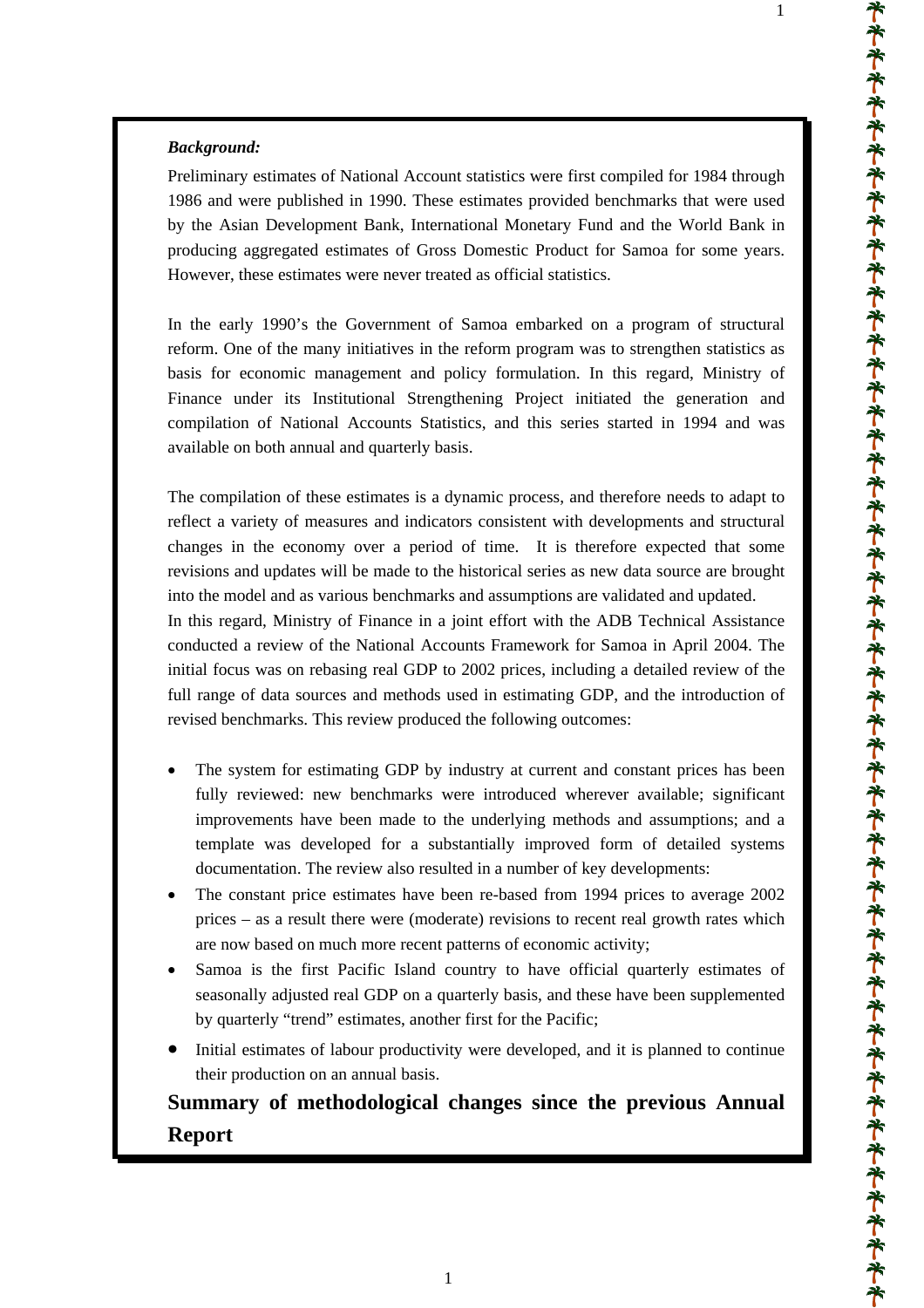### *Current price estimates of GDP by industry*

As part of the review of the system used for estimating GDP at current and constant prices a number of methodological changes were made that have resulted in relatively minor revisions to previously published growth rates. There have been no conceptual changes to the estimates, all changes to current price values are due to one or more of three factors:

- improved data sources;
- more up to date benchmarks;
- improved assumptions.

As noted below, growth rates in the constant price series have undergone revisions due not only to these three factors but also due to the additional factor of changes to the underlying price weights as part of the rebase from 1994 prices to 2002 prices.

### *Rebase to 2002 prices*

In order to eliminate the direct effects of price change, estimates of economic activity are often expressed at constant prices – in effect, all of the underlying component transactions are revalued from "current prices" to the values they would have been had, if they used the prices which prevailed in the chosen "base year". In this way all periods in the time series use the same underlying prices, thereby removing the direct effects of period-to-period price change<sup>1</sup>. However, as the base year prices act as weights by which all of the component quantities are brought together in an aggregate measure of GDP "at constant prices", it is necessary to "rebase" the series at constant prices from time to time to ensure that the weights being used are as representative as possible of the current structure of the economy. The internationally recognised standard for rebasing series is every five years.

The current series of GDP estimates was first published in 1998 with a base year of 1994. In April 2004 the base year was updated from 1994 to 2002, and estimates at constant prices were recompiled using the new base year back to March quarter 1998. Just as it is desirable to have estimates for recent years compiled with a relatively recent base year, it is correspondingly inappropriate to allow the effects of rebasing to revise previously estimated growth rates for periods now well in the past. This is the reason for only estimating on the 2002 base year back to 1998 – constant price estimates for earlier years have been derived by splicing estimates at 1994 prices on to the estimates at 2002 prices. The splice period used was 1998, and splicing has been done at the industry and total GDP  $level^2$ .

It is almost inevitable that rebasing constant price series will result in revisions to aggregate growth rates. Consistent with this known effect, as a result of the rebase to 2002 prices there were some relatively minor revisions to real annual growth rates – these can be seen in the first chart in the following section on *Overview of results*.

### *Seasonal adjustment of quarterly real GDP estimate[s3](#page-1-2)*

Quarterly time series such as those in national accounts publications are affected by three influences - calendar (mostly seasonal), trend and irregular. When interpreting a quarterly series, it is generally helpful to take account of the seasonal and other regular calendar-related

<span id="page-1-0"></span><sup>&</sup>lt;sup>1</sup> The reference to "direct" effects of price change is intended to flag that constant price series do still include "indirect" effects such as shifts in consumer preferences due to changes in relative prices. 2

<span id="page-1-1"></span> $2$  As a result, the spliced estimates at the industry level do not sum exactly to the spliced estimates of total GDP. This loss of addivity is well recognised, and it is regarded as more important that the total series be spliced in its own right in order to avoid unjustifiable revisions to overall growth rates.

<span id="page-1-2"></span><sup>3</sup> Some of the notes in this section have drawn on explanatory notes provided by the Australian Bureau of Statistics in its publication "Australian National Accounts - Concepts, Sources and Methods" (5216.0).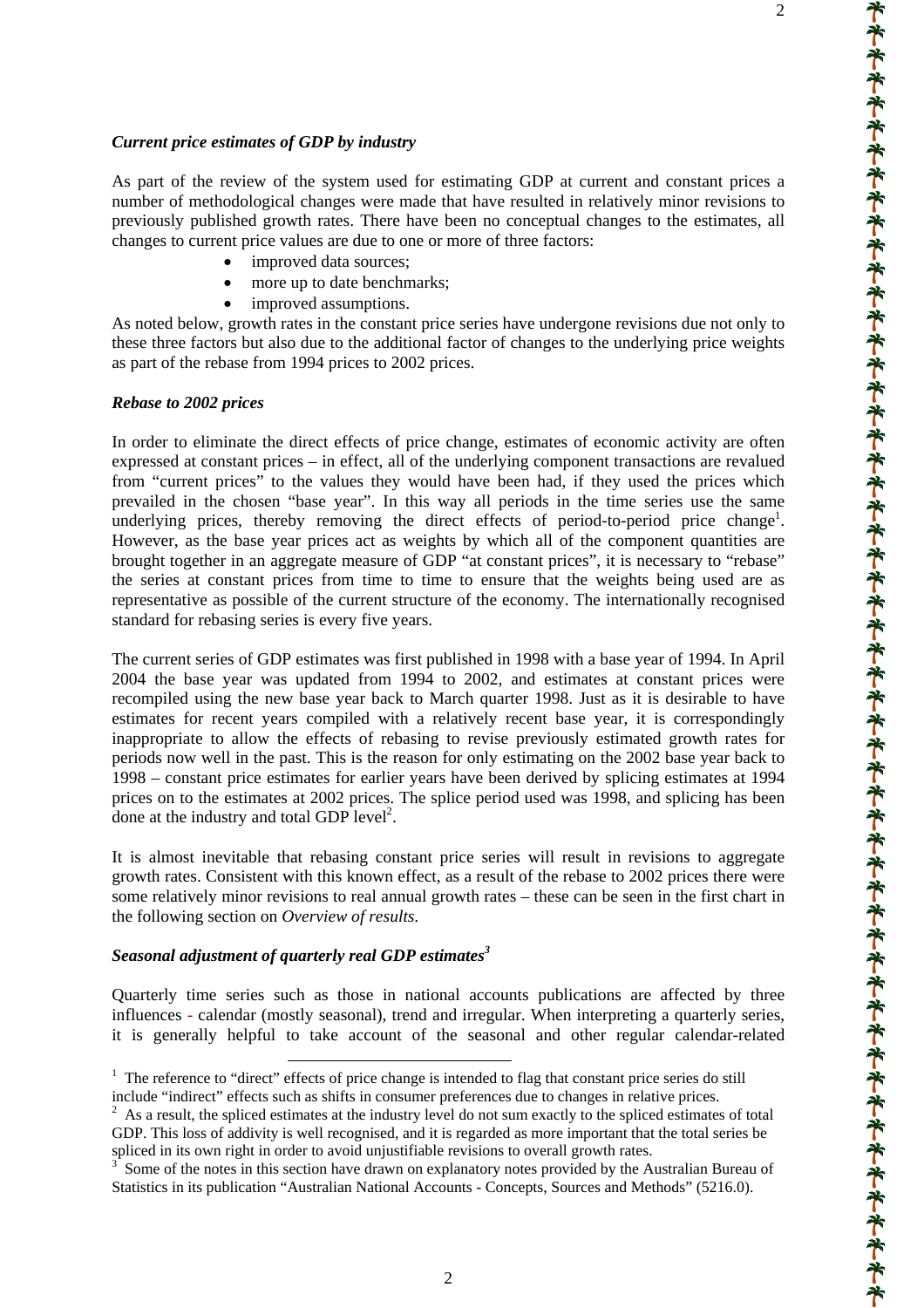influences. The seasonal adjustment process removes these influences, and the remaining (seasonally adjusted) series reflects the trend and irregular influences. The irregular component refers to changes attributable to irregular events such as lumpy imports or one-off conferences.

Seasonal effects usually reflect the influence of:

- the seasons themselves, either directly or through production series related to them (such as crop production);
- social conventions (such as the incidence of holidays); or
- administrative practices (such as the timing of tax payments).

Other types of calendar variation occur as a result of influences such as the number and composition of days in the calendar period (trading day), accounting or recording practices adopted by businesses, the effect of regular paydays on activity levels or the incidence of movable holidays (such as Easter).

Statistical techniques can be used to evaluate the effects of normal seasonal and other calendar influences operating on a series. If significant stable seasonal or calendar variation is detected, then the estimated effects may be removed from the series to produce a seasonally adjusted series. The quarterly estimates of Samoa's GDP by industry have been seasonally adjusted using the  $X12-A$  software made freely available by the US Bureau of the Census<sup>[4](#page-2-0)</sup>.

The following chart compares the original quarterly values of GDP at average 2002 prices with the corresponding newly derived seasonally adjusted estimates.



Seasonally adjusted estimates of quarterly GDP, by industry, will be presented in future issues of Quarterly Economic Review for every fourth quarters

### *Trend estimates of quarterly real GDP*

 $\overline{a}$ 

In cases where the removal of only the seasonal element from a time series may not be sufficient to allow identification of changes in its trend, a statistical technique is used to damp the irregular element. This technique is known as smoothing, and the resulting smoothed series are known as trend series. The following chart clearly illustrates the newly derived trend estimates of quarterly GDP at average 2002 prices.

<span id="page-2-0"></span><sup>&</sup>lt;sup>4</sup> The Windows XP version of the X12-A software was downloaded from the website [www.census.gov/srd/www/x12a/x12down\\_pc.html](http://www.census.gov/srd/www/x12a/x12down_pc.html) - this software is an international standard for seasonal analysis and is in widespread use in many developed statistical systems.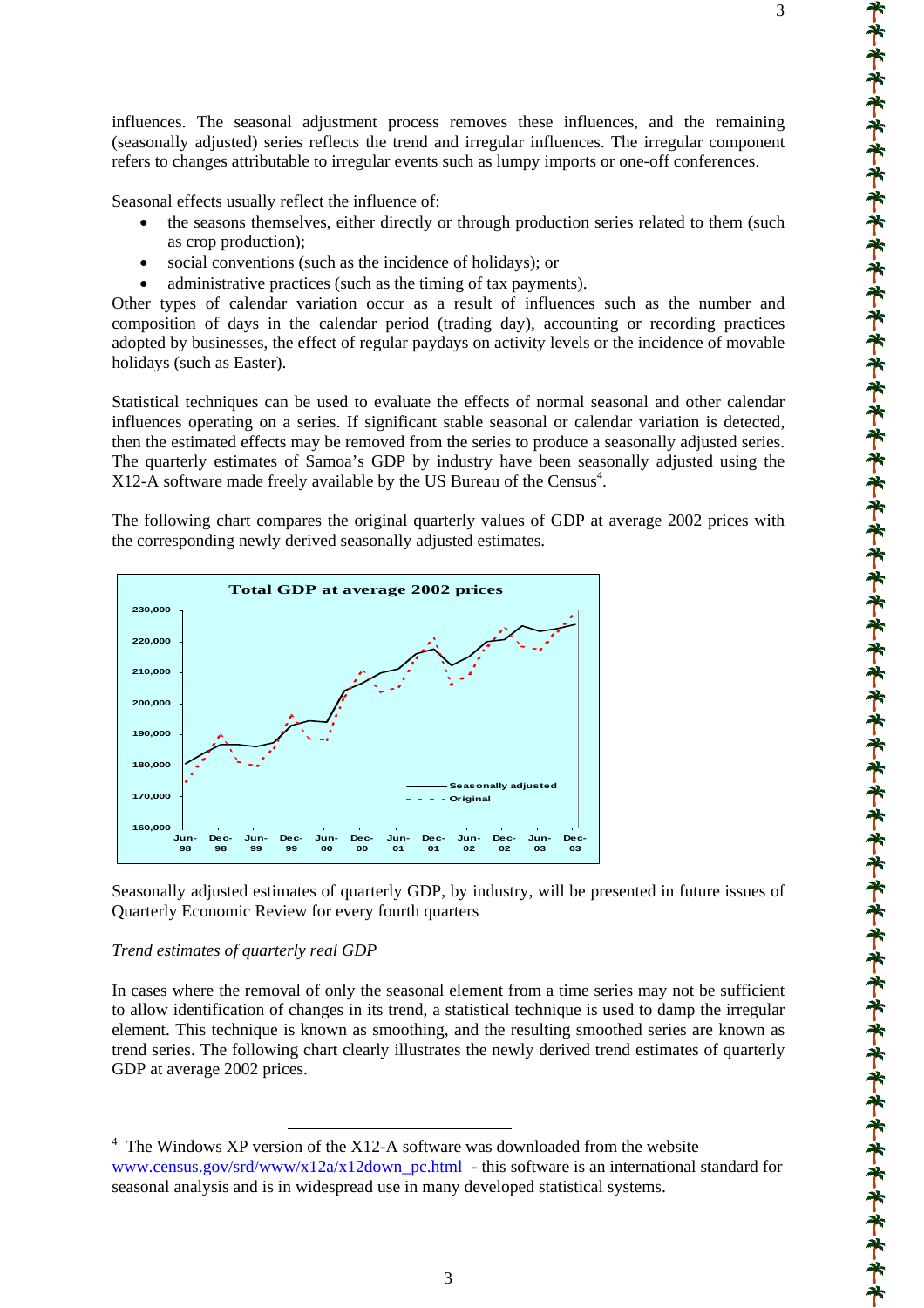

Smoothing, to derive trend estimates, is achieved by applying moving averages to seasonally adjusted series. A number of different types of moving averages may be used; in Samoa's case, a five term Henderson moving average has been applied. The use of Henderson moving averages leads to smoother data series relative to series that have been seasonally adjusted only. The Henderson moving average is symmetric in the body of the series, but asymmetric forms of the average are applied at the ends of the time series. While asymmetric weights do enable trend estimates for recent periods to be produced, it should be noted that they also generally result in revisions to latest estimates when actual observations become available for subsequent periods.

The actual values used in deriving 5 term Henderson moving averages are shown below: *N* denotes a particular quarter, *N-1* denotes the preceding quarter, and so on.

| 5 term Henderson weights |          |          |          |       |          |  |  |  |
|--------------------------|----------|----------|----------|-------|----------|--|--|--|
|                          | N-4      | $N-3$    | $N-2$    |       |          |  |  |  |
| N                        |          |          | $-0.073$ | 0.403 | 0.670    |  |  |  |
| $N-1$                    |          | $-0.073$ | 0.294    | 0.522 | 0.257    |  |  |  |
| $N-2$                    | $-0.073$ | 0.294    | 0.558    | 0.294 | $-0.073$ |  |  |  |

It can be seen that the two most recent quarters apply asymmetric weights eg, if December 2003 were the latest quarter, its trend value would be derived as:  $0.67*(Dec\ 2003) + 0.403*(Sept\ 2003) - 0.073*(June\ 2003).$ 

Trend estimates of quarterly GDP, by industry, will be presented along with their seasonally adjsuted counterparts in every fourth quarter issues of the Quarterly Economic Review.

### *Estimates of labour productivity*

With the cooperation of the National Provident Fund it has been possible to derive quarterly time series of paid employment, by industry. By relating these estimates to the series of quarterly GDP at constant prices it is possible to derive a series of real value added per person employed. While a measure such as this does incorporate an effective assumption all growth in output is being attributed to labour ie, it does not allow for changes in other factors of production, particularly plant and equipment, it does provide a first basis for further analysis of underlying trends in the Samoan economy.

The first estimates of labour productivity are still very much of a provisional nature, but are presented below as a first step in the process of refining them and making them available for further analysis. The scope of the estimates has been limited to exclude the public sector due to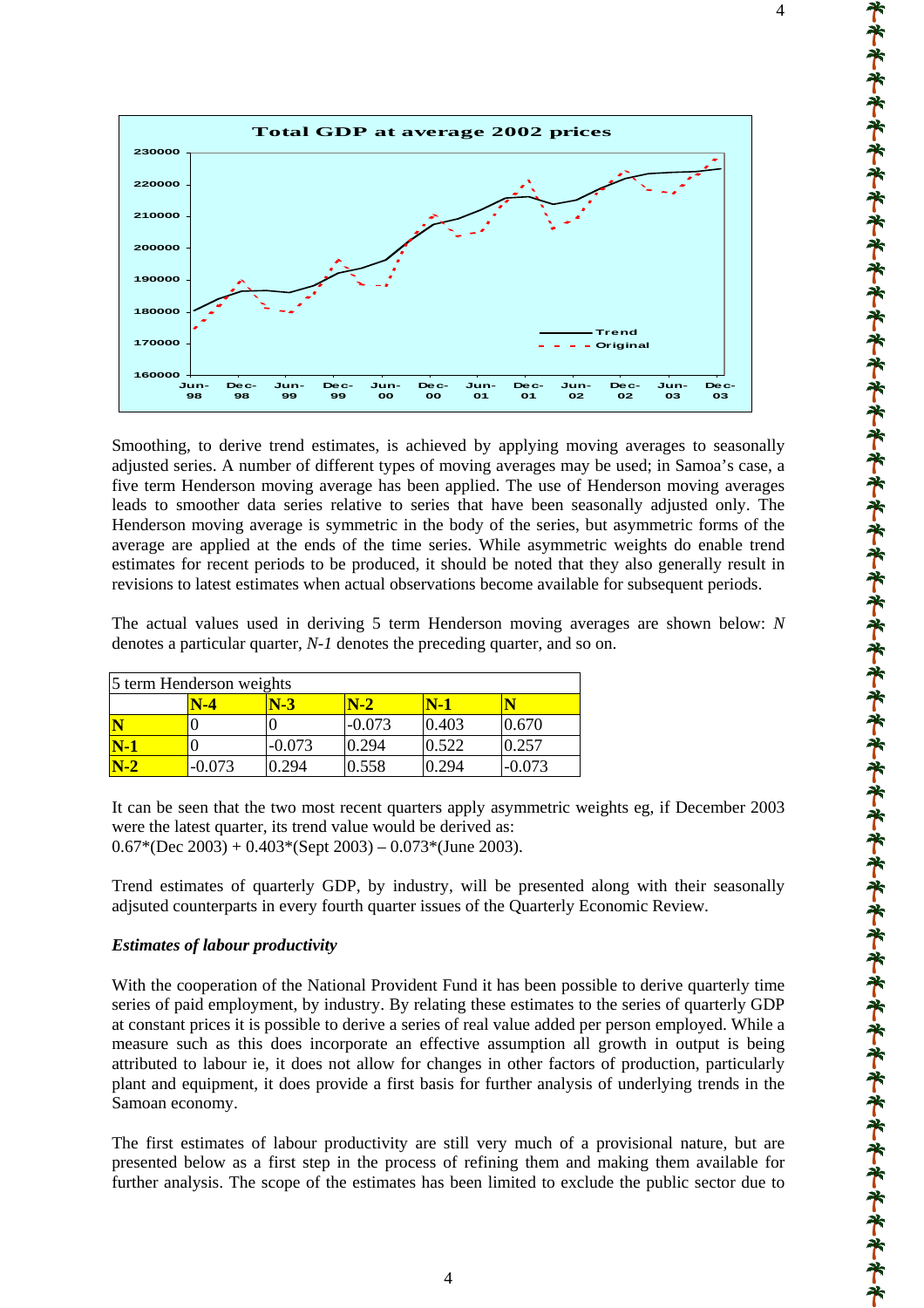

<span id="page-4-0"></span><sup>&</sup>lt;sup>5</sup> The trend line has been fitted by Excel exponential trend function.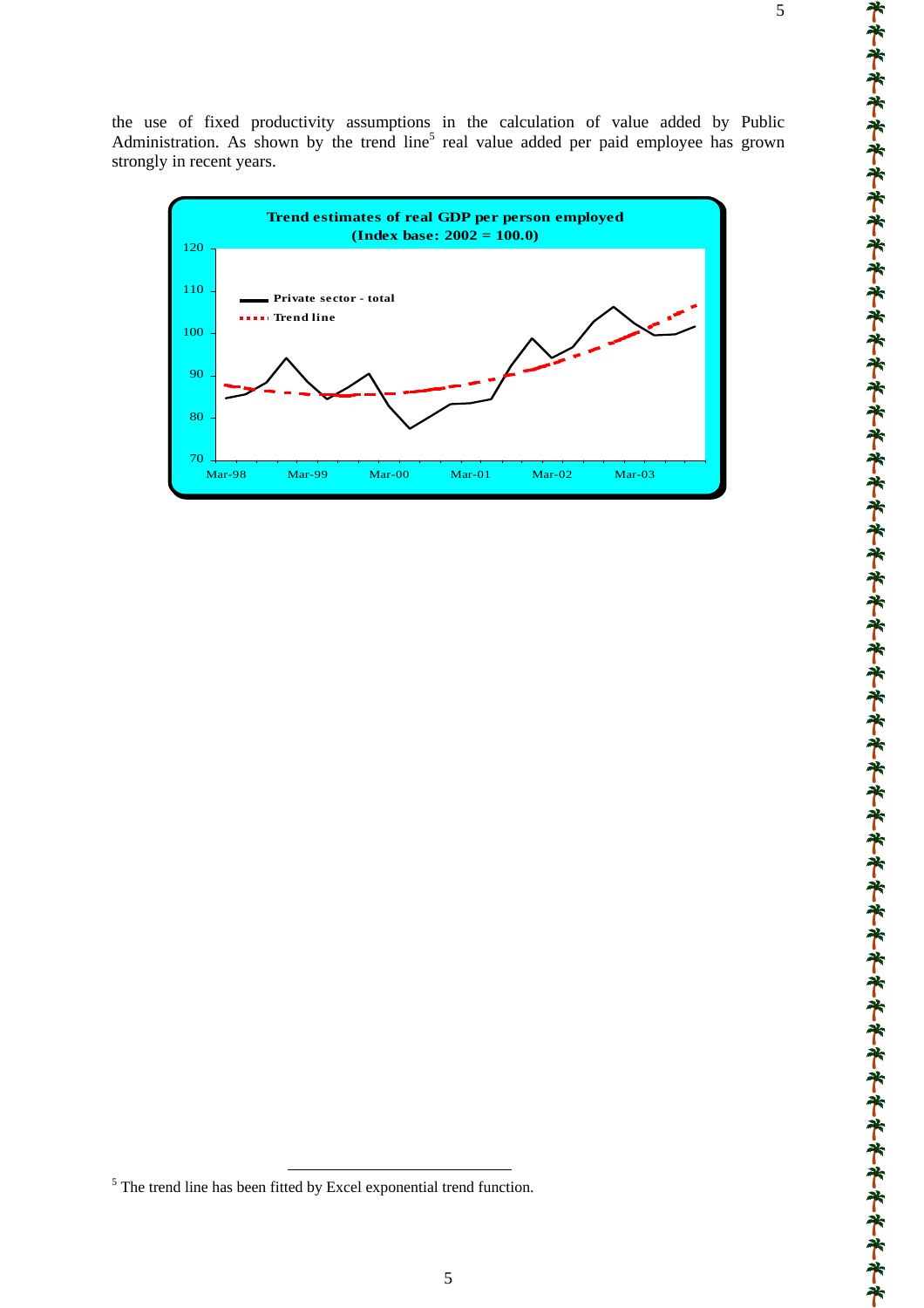*This Annual National Accounts Report presents the revised GDP estimates, prior to the preliminary estimates released in the Quarterly Economic Review for 2003. Revisions made to the estimates were primarily due to the latest benchmark data being available.* 

### **Overview of the results**

Following the slowdown in economic activities in 2002, the Samoan economy has rebounded at a moderate rate to produce a total GDP of \$938.6 million, up by 6.0% from a revised \$885.3 million in 2002. At this level it is equivalent to a per capita income of \$5217.

The 2003 analysis of gross domestic product in real values was \$915.9 million, an increase of 3.5%. This follows revised growth rate of 1.3% in 2002, after two successive years of strong economic performance registering 6.8% and 6.1% growth in 2000 and 2001. This represents an average annual rate of real growth of 4.0% over the last five years.

| (Million SAT)           | 1999  | 2000  | <b>2001</b> | 2002  | 2003  |
|-------------------------|-------|-------|-------------|-------|-------|
| At current prices       | 691.9 | 758.6 | 834.7       | 885.3 | 938.6 |
| At constant 2002 prices | 771.2 | 823.5 | 873.5       | 885.3 | 915.9 |
| Real annual growth      | 2.5%  | 6.8%  | 6.1%        | 1.3%  | 3.5%  |

### **Gross Domestic Product of Samoa, 1999 - 2003 Market Prices**

Other manufacturing was the biggest contributor accounting for 1.3 percentage points. The impressive performance by the industry has reflected new developments in Foreign Owned Companies, namely the 23.5% increase in the Yazaki exports to Australia, and a 200% increase in garment exported in 2003. Other industries making significant contributions were Finance and Business Services that contributed 0.8%, Transport and Communications and Agriculture both contributed 0.7 percentage points.

On the downside, Fishing had a negative contribution of 0.8 percentage points to the economy and had a corresponding effect on the Commerce industry, which increased by only 0.6 percent, well below its normal trend.

The Monetary Sector production aggregated a total value added of \$813.1 million equivalent to 86.6% of total production. In constant 2002 prices, the monetary sector amounted to \$790.4 million representing a real increase of 3.9% over 2002.

The Non-Monetary Sector, principally consisting of subsistence agriculture, contributed \$125.5 million. In constant 2002 prices, Non Monetary production was estimated at \$125.5 million. The sector performance improved by 0.8% when compared to 2002.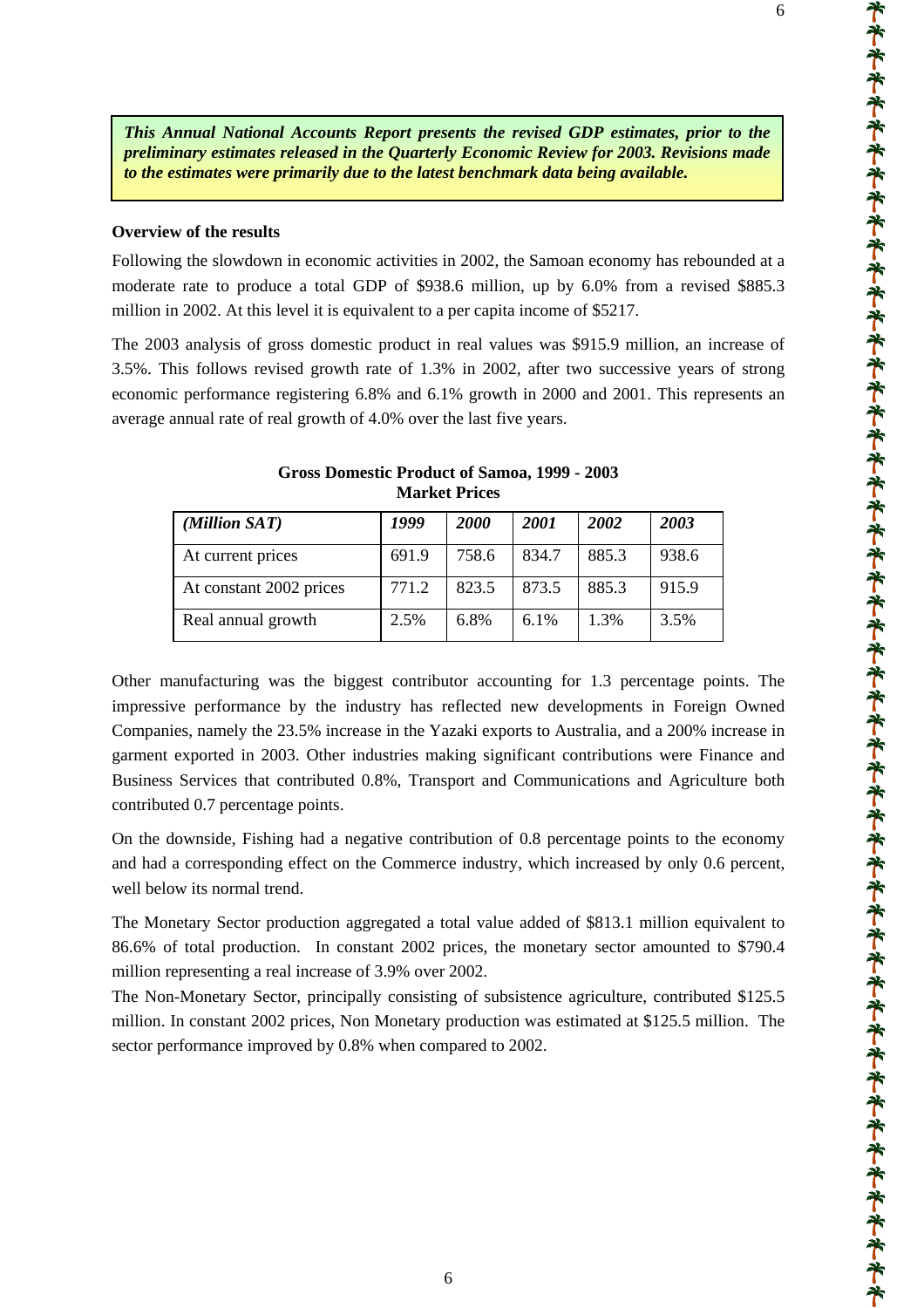### **Comparisons between two base periods:**

A comparison of the 2002 base estimates of GDP with the 1994 base estimate shows the revised figures to be 0.1% lower in 2000 and 2001, 0.8% lower than in 2002. The aggregated result has reflected new benchmark information and some major improvements in the framework. However neither is wrong, but they are just different as it reflected different weighting patterns and structural conditions during the different base years. The comparison of these growth rates is depicted in the chart below



# **Comparison of different Growth Rates 1994 base & 2002 base**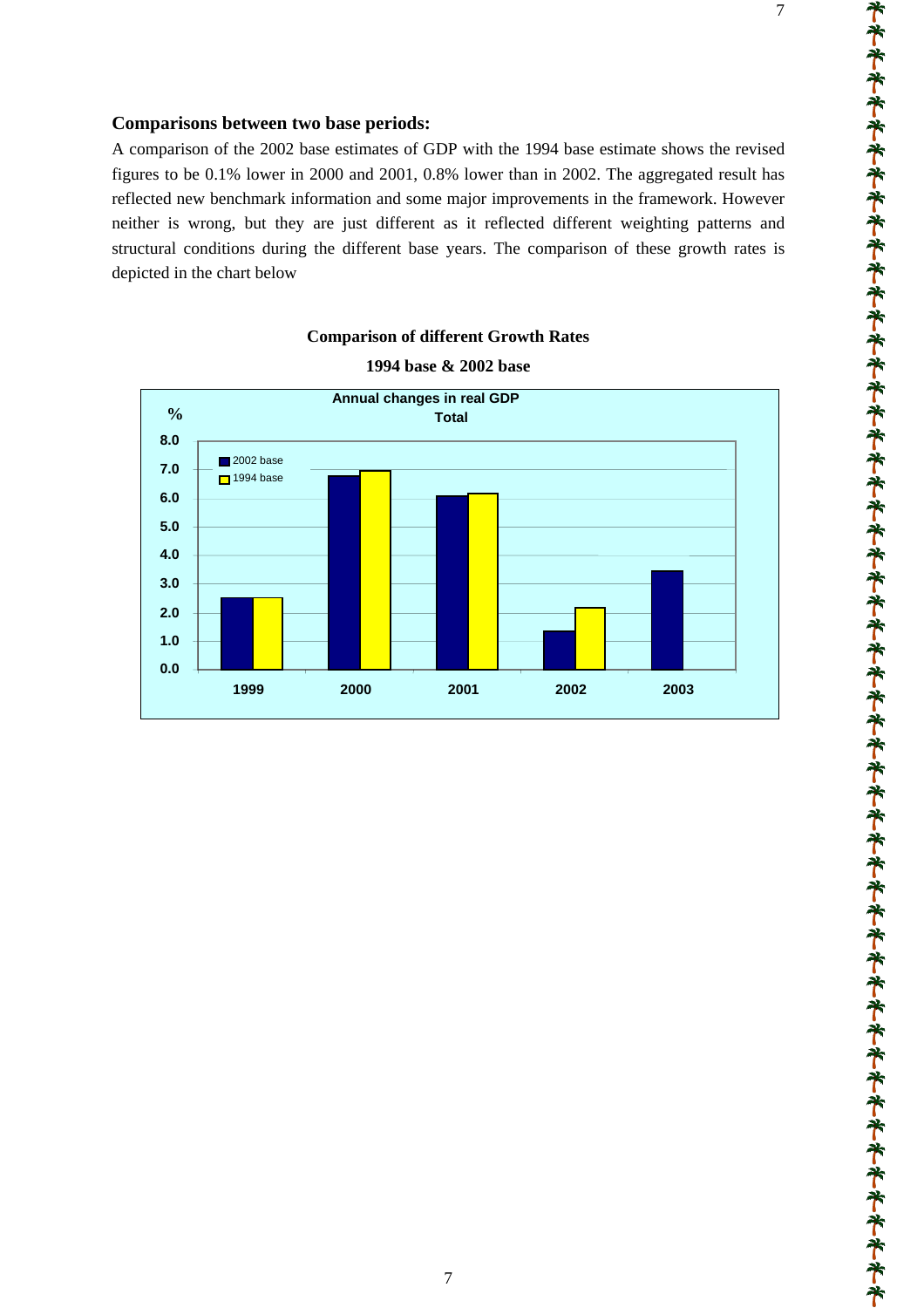# **Summary of Results by Industry: 2003**

# **Agriculture:**

In current prices, the Agriculture industry produced a total value added of \$63.9 million, accounting for a 6.8% share of overall GDP. Monetary agriculture comprises of 29.6% of total production, improved by 22.6%, offsetting a slight decline in subsistence agriculture.



Chart 1: *Agriculture value added, at current and constant prices- 1999 - 2003*



Agriculture performance in real terms increased by 9.7% in 2003, a remarkable achievement after two years of negative growth. This was evident of the emerging recovery when compared to the past 5 years. This reflects extensive research in the Agriculture Sector towards pest and disease resistant types of crops, which has hindered growth in the sector over the past decade. The introduction of other new export commodities such as nonu together with the continuous transformation of coconut products also assisted growth.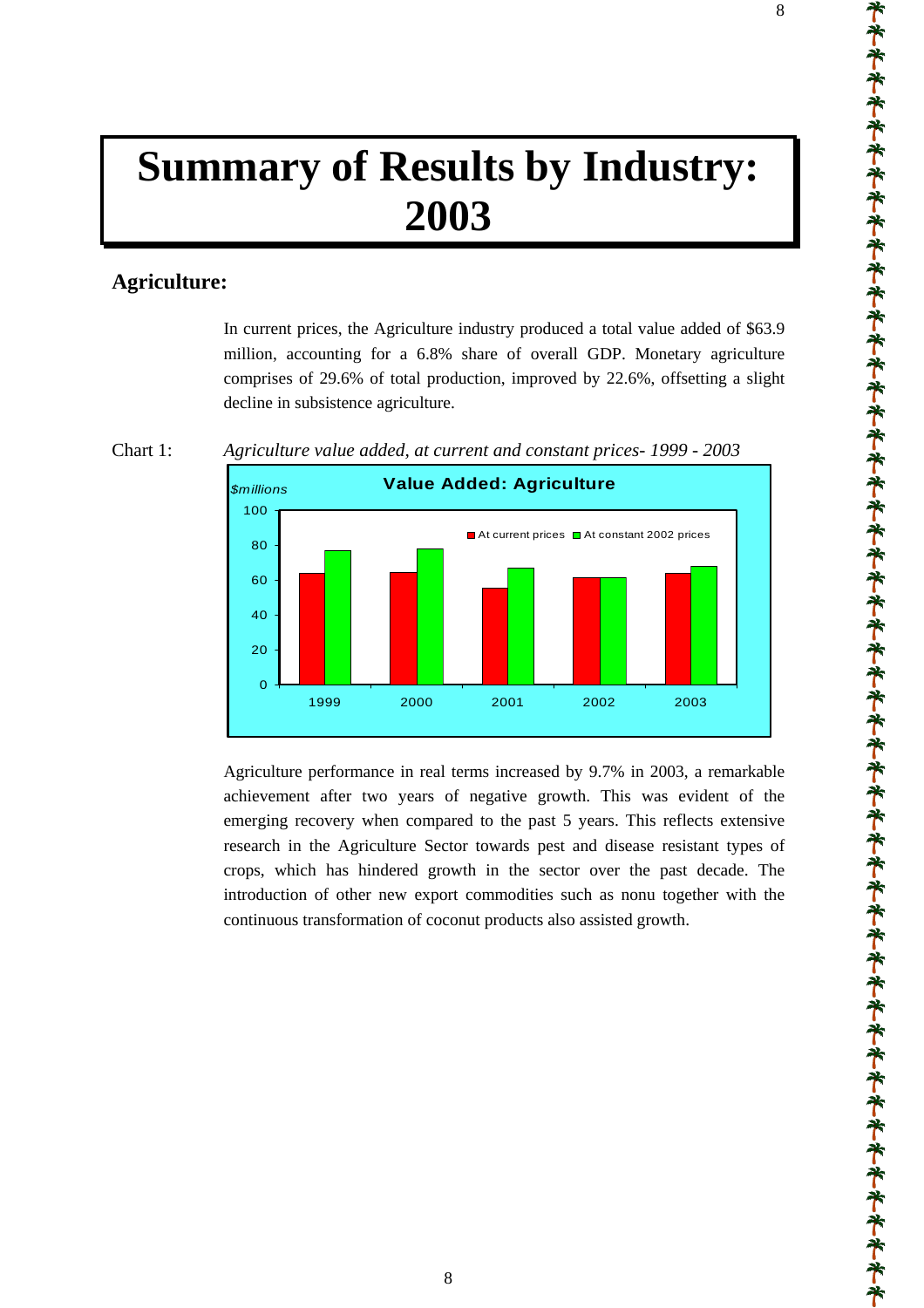



As shown by the chart, the Agriculture industry in the past years contributed negatively to overall growth despite numerous efforts to reinvigorate the sector. In this sense, the positive out-turn in 2003 is encouraging given its relative importance in supporting food security in the community.

Consistent with the notable performance by the industry, Fugalei Market survey results showed an increase of 24% in the average quantity of goods supplied to the market compared to 2002. This was translated to a 0.7 percentage point's contribution from agriculture to overall GDP growth.

### **Fishing:**

The Fishing industry is the  $7<sup>th</sup>$  largest industry, and comprises of over 60% of total exports in the past two years. The Industry has played a substantial role in the development of other sectors of the economy in past years. However, the industry performance in nominal terms reversed in 2002 and continued to fall in 2003 to stand at \$58.9 million tala. Corresponding impact of changing weather patterns and the depreciation of the US dollar impacted on nominal fishing value added.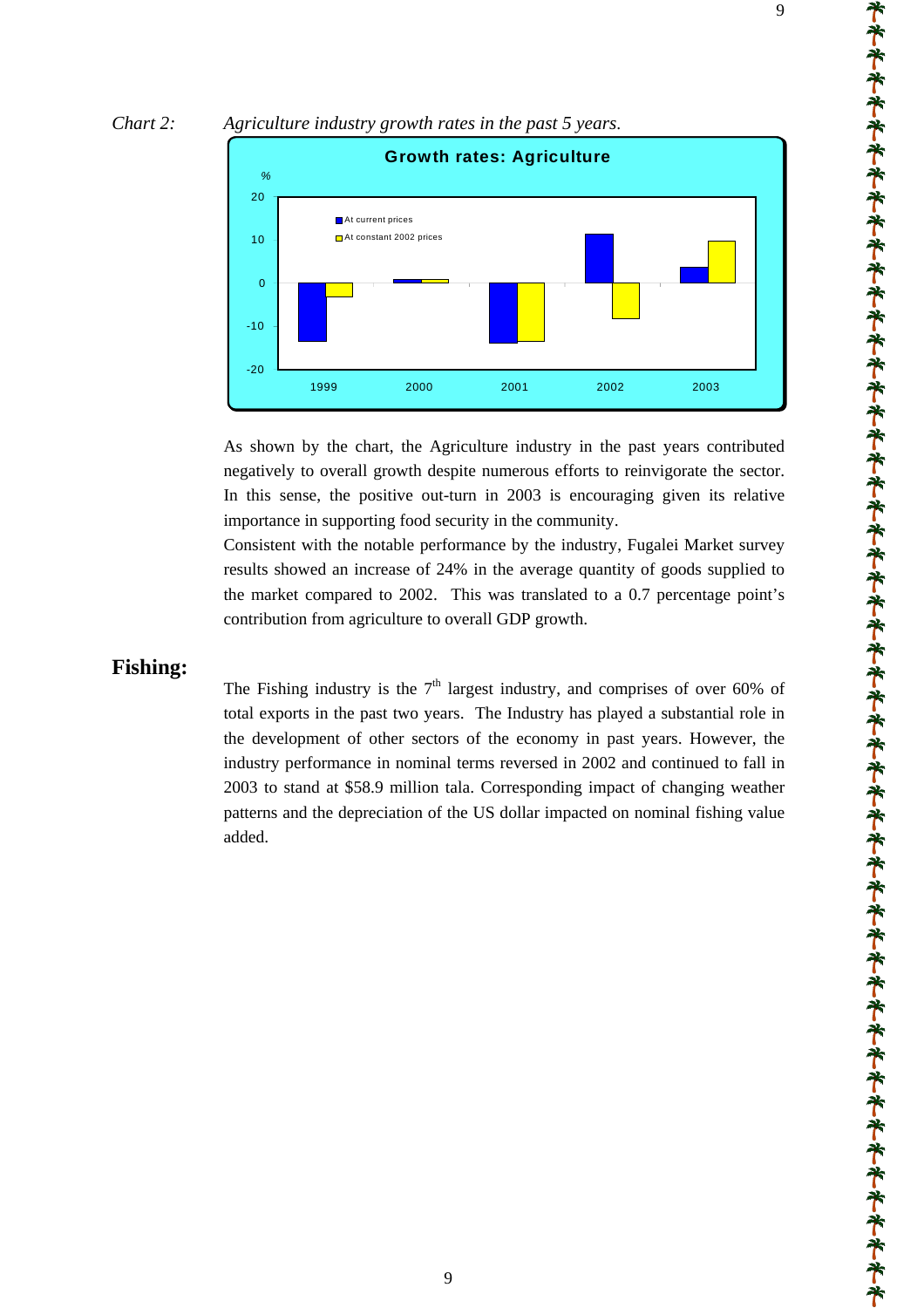



In 2002 prices, the results worsened in 2003, declining further by 10% compared to 2002, and contributed a –0.8 percentage points to the overall growth. Monetary fishing in particular declined by 19% the primary cause of the drop. This is reflected in fish exports declining by 39% as indicated by the export figures released by the Central Bank of Samoa. Non-monetary fishing however showed no significant change compared to last year.



*Chart 4: Fishing industry growth rates in the past 5 years.* 

Illustrated in the chart above was the serious effect of the changing weather patterns leading to lower catches faced by the industry.

# **Food and Beverage Manufacturing:**

Food and Beverage Manufacturing industry in current prices generated a total value added of \$29.9 million, an increase of 3.0% compared to 2002 levels. Despite of the Industry small size only 3.3%, the development of this industry is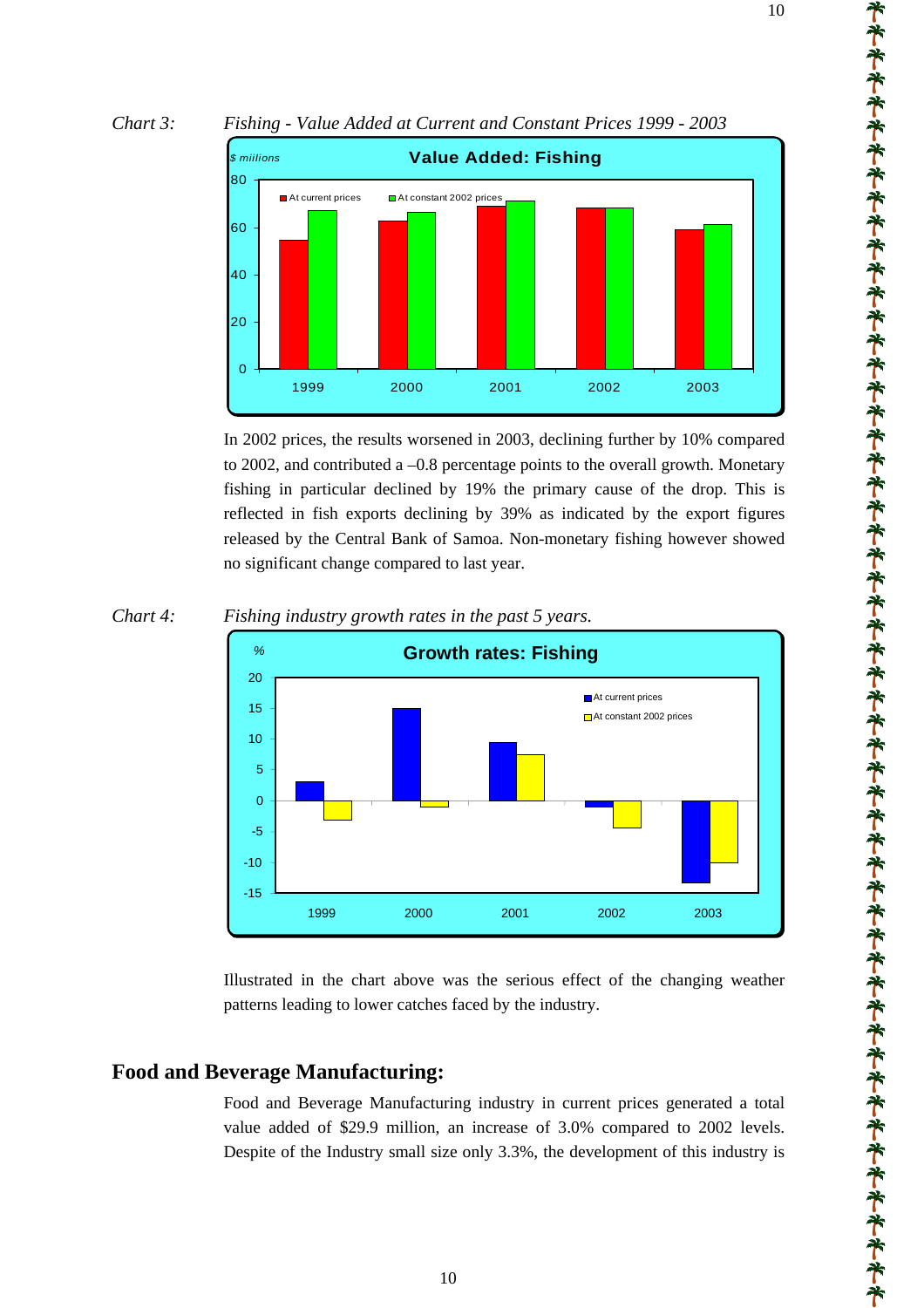monitored with keen interest in supporting small scale developments to assist rural areas.





At constant 2002 prices, value added was estimated at \$29 million, a decline of 0.3 percent. The decline in the industry performance was a result of low production in some of the companies notably Vailima Breweries, Samoa Tropical Products and Dessico Samoa, which exports registered declines of 4%, 18% and 43.9% respectively.

Chart 6 shows performance of the industry largely influenced by demand of overseas markets. As shown in the chart, the industry declined slightly in 2003 after strong performance in the last 3 years





# **Other Manufacturing:**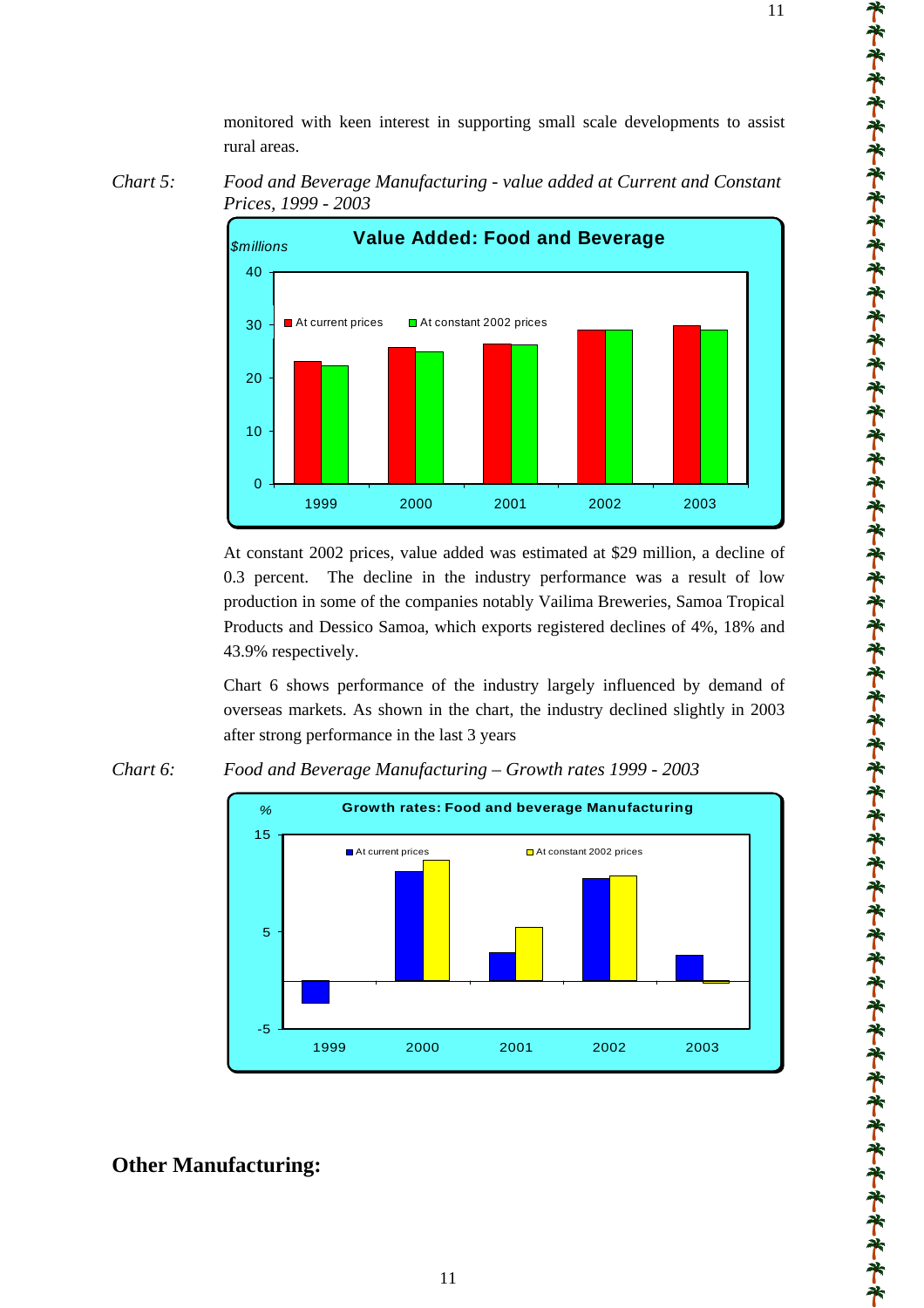Other Manufacturing had a share of 13.3% of GDP rating it as the second largest industry behind Commerce. In nominal terms, the industry produced a total value added of \$125.3 million tala. The improved production by the industry relative to stagnant growth in other industries last year marks it as the highest contributor to growth, contributing 1.3 percentage points to overall growth. This was translated into an increase of 10.9% compared to 2002. This industry has a prominent role in employment creation.



*Chart 7: Other Manufacturing Value Added in Current and Constant Prices 1999 – 2003* 

Major developments in Foreign Owned Companies such as Yazaki and Pacific Cashmere boosted the industry performance. This was in line with the 23.5% increase in Yazaki exports, and a high surge in garment exports for 2003.

High demand for construction materials such as concrete blocks, ready-mix cement for ongoing construction activities also assisted the industry performance with an increase of 11.2 percent in other areas of manufacturing. Chart 8 illustrates a comeback in the industry, highlighting the significant role Yazaki plays in this industry and the Samoan economy as a whole

*Chart 8: Other Manufacturing – Growth rates*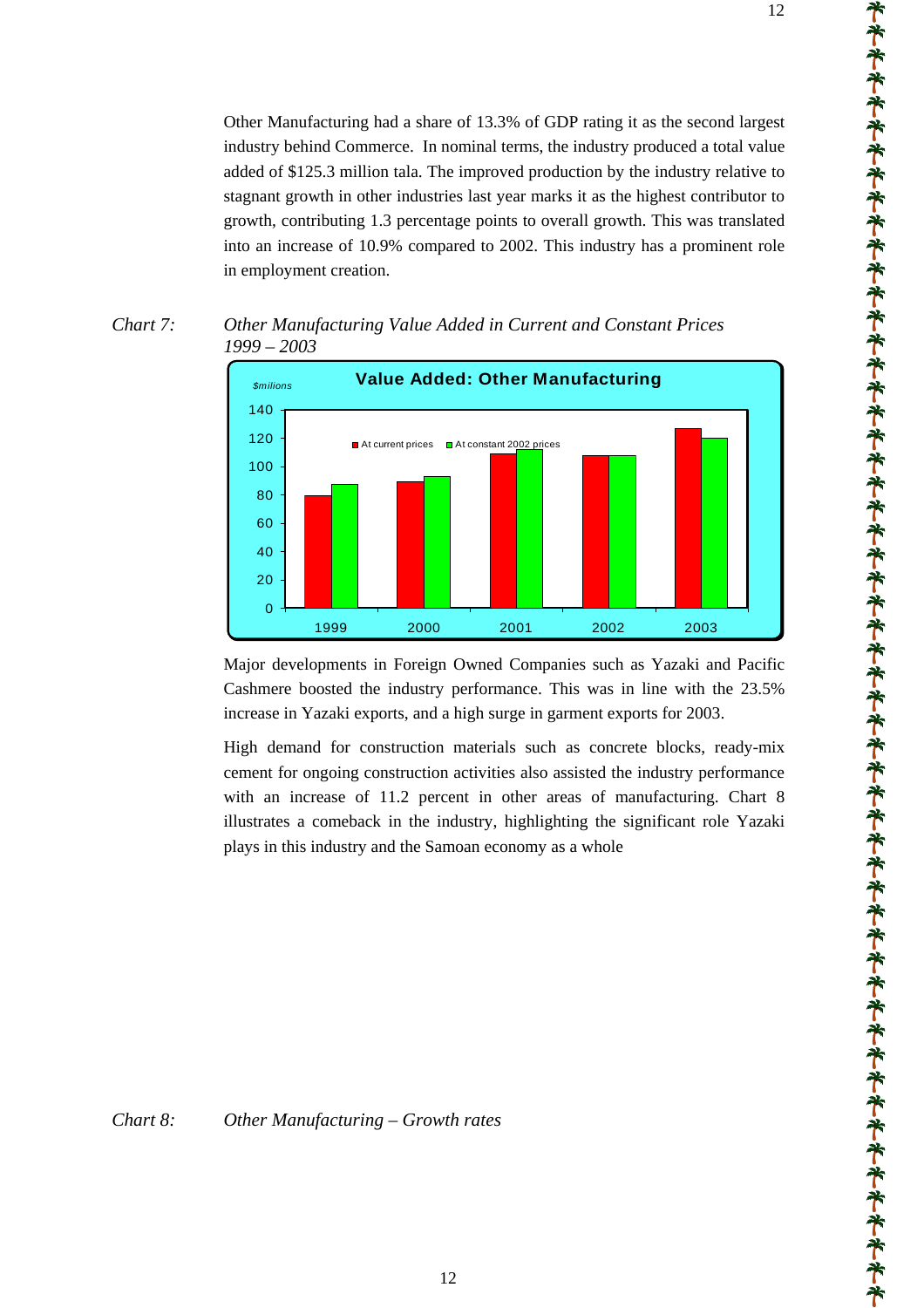

### **Construction:**

Construction revised value added in 2003 amounted to \$56.3 million, an increase of 4.8% compared to 2002. The industry performance slowed down in the last two quarters of 2001 and continued in 2002, with a 3.6% decline in real terms. The result in the past two years reflects the tailoring off of some of the major Public Sector investment projects as well as other private led investments.



*Chart 9: Construction - value added at current and constant prices.* 

Despite a number of Construction activities, Latter Day Saints renovations and new church buildings program in particular together with the continuation of public sector infrastructural projects like school buildings, the industry in 2003 declined slightly by 0.9%. However the industry with a 5.4% percent increase in the fourth quarter compared to the corresponding quarter last year has shown sign of recovering. The industry performance is expected to expand again in 2004 with the number of construction activities in preparation of the South Pacific Games in 2007 compounded with planned private sector developments.

*Chart 10: Construction - growth rates from 1999 - 2003*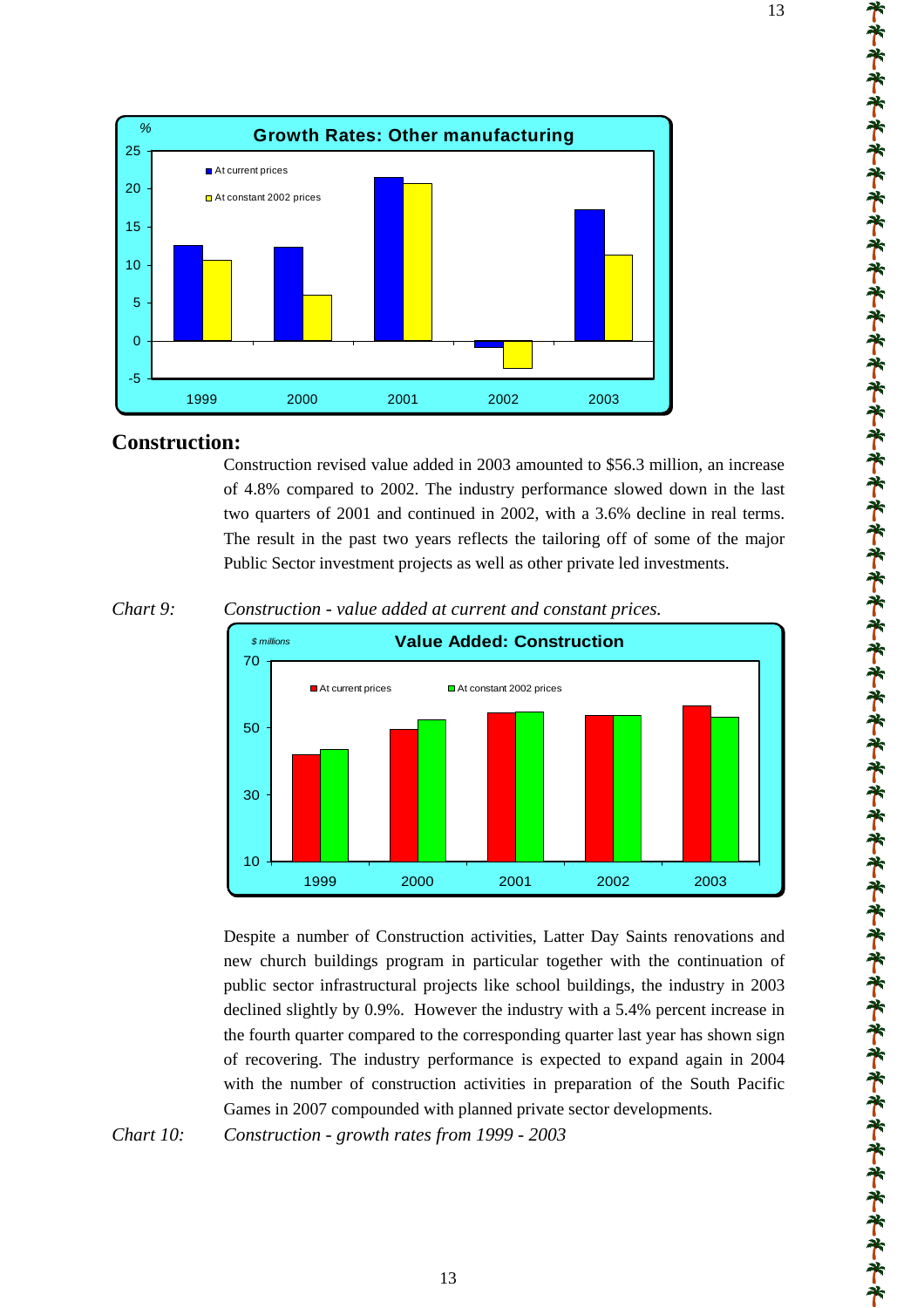

### **Electricity and Water:**

The Electricity and Water Industry consists entirely of two public sector units, the Water Authority and the Electric Power Corporation. In 2003, the industry production was at \$43.3 million. At this level, production increased by 2.8 percent

*Chart 11: Electricity & Water - Value Added in current and constant market prices* 



In 2002 prices, the industry value added increased slightly to \$42.5 million from \$42.1 million in 2002. As can be seen in chart 11, total value added generated by the industry improved in 2002 and 2003. The performance is in line with the greater assistance of Institutional Strengthening Projects, and infrastructure works that has targeted the industry.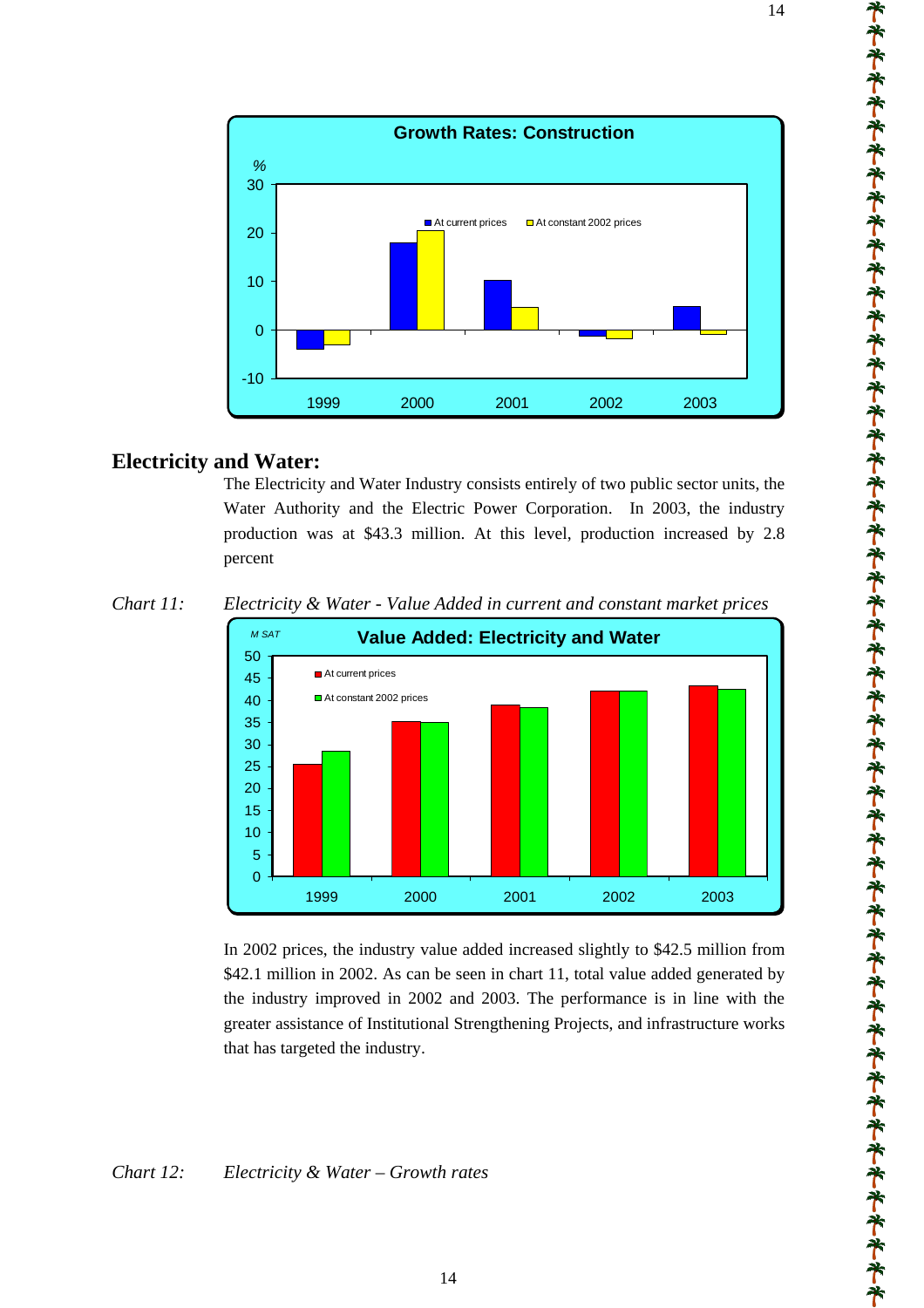

# **Commerce:**

 $\Omega$ 

40

80

120

160

200

*\$ millions*

*%*

a dominant role in the Samoan economy. Its value added was estimated at \$181.2 million, a 2.8% increase from the previous year. As shown in the chart, commerce value added in current prices grew at an annual average rate of 13.7% in the past 4 years until it slowed down in 2003. The prominence of wholesaling and the continuous proliferation of small stores around the country, assisted by the micro-credit scheme co-ordinated by the SBEC contributed in supporting the expansion of the industry.



At constant 2002 prices, Commerce industry value added slowed down with an increase 0.6 percent compared to 2002. This was translated into a 0.1 percent contribution to the overall GDP growth. The slowdown in the industry performance was primarily due to a big drop in imports down by \$47.3 million (10.4%). The zero increase in the inflow of private remittances relative to 2002 and the continuing contraction in the fishing industry all contributed to the low

1999 2000 2001 2002 2003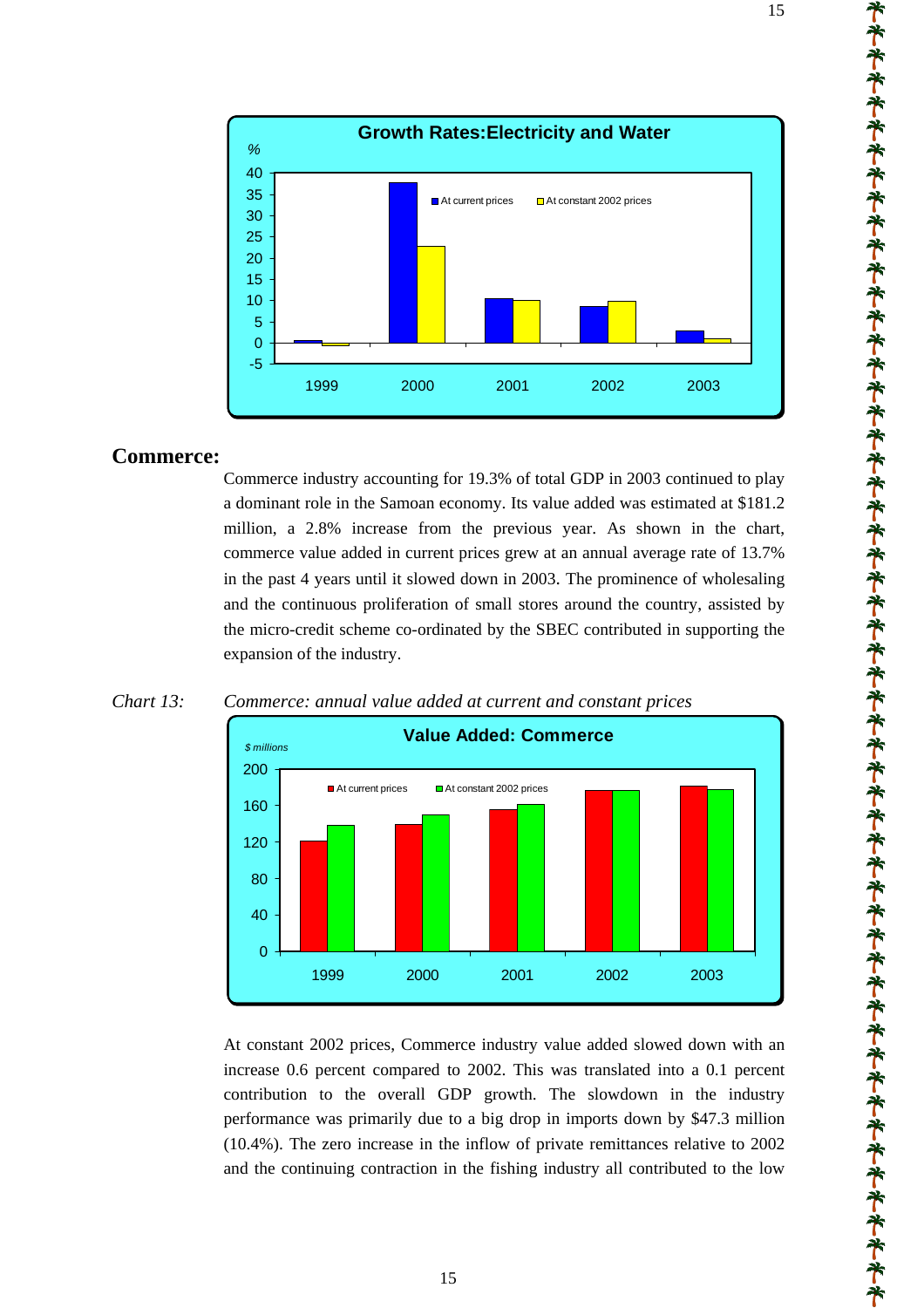growth in the industry. This is illustrated in the following chart.



*Chart 14: Commerce: Annual growth rates* 

# **Transport and Communication**

Transport and Communication industry plays a major role in the Samoan economy by providing technological support as well as facilitating the development of almost all sectors of the economy. Transport and Communication still ranks as the third highest industry behind Commerce and Other Manufacturing with a total value added of \$115.4 million a share of 12.3% of GDP in 2003.

Information and Communication services in particular stimulated growth in this sector. This is attributed to the rising utilization of modern telecommunication mediums such as Internet and cellular phone new services such as PREMO and TALANOA.

*Chart 15: Transport and Communication: annual value added*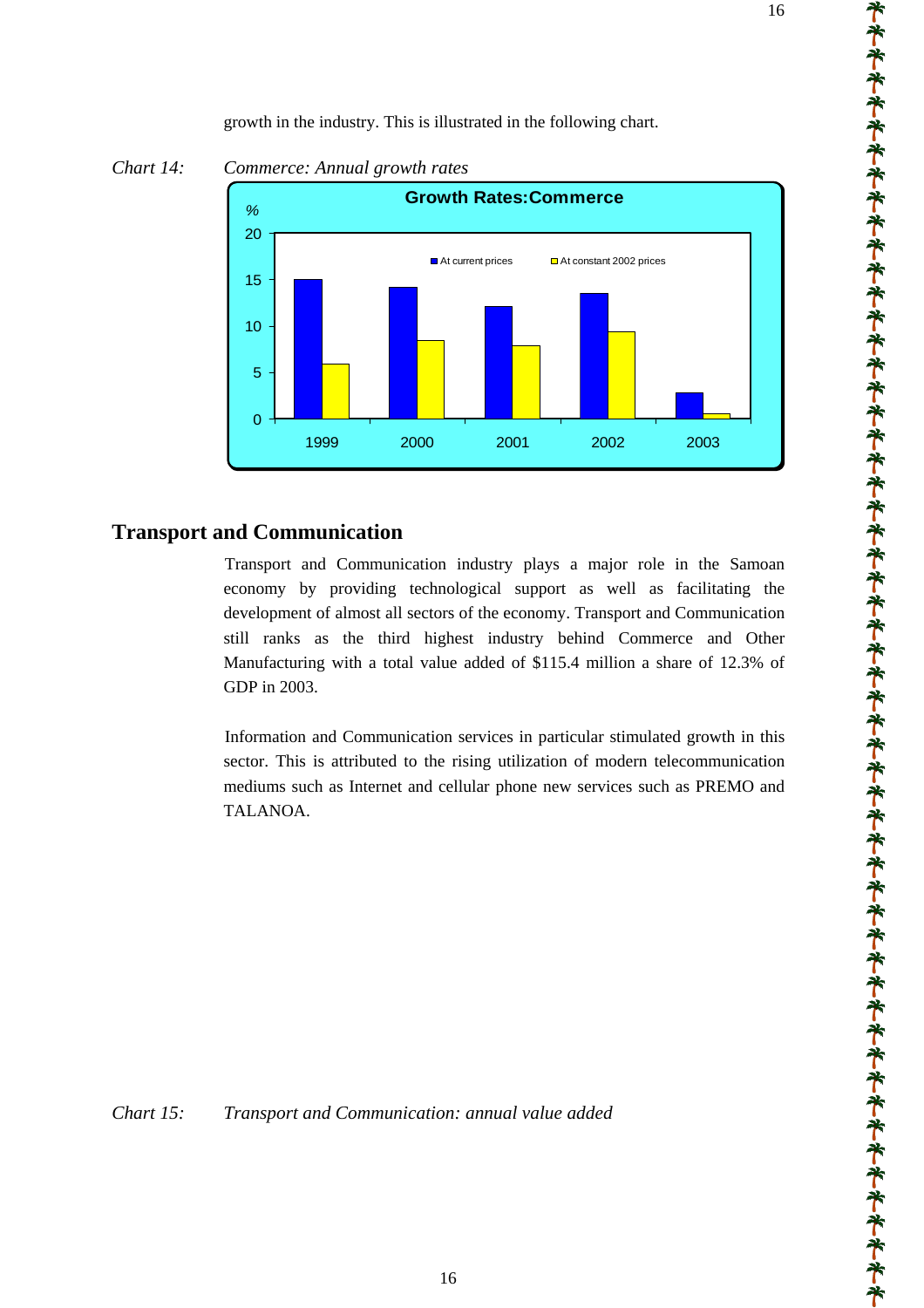



In real terms, the industry again recovered after a slowdown in 2002 registering a high growth rate of 5.1%. It's total value added in 2002 prices rose to \$109.9 million*.* In addition, airline service improved as people feel more confident to travel after the drop as a result of fear following September 11 terrorist attacks. Expansion in the tourism industry reflected by the increasing tourist arrivals boosted the land transport industry especially car rental services.



### *Chart 16: Transport and Communication: annual growth rate*

Transport and Communication is anticipated to grow continuously after recording an increase of 2.2 percentage point's contribution to real growth as compared to 2002, and it stills one of the highest contributor to growth for 2003. The continuous improvement in SamoaTel through, increasing in telephone lines available through their Fiber Optic project, the increase of internet services, high improvement and the reliable and well developed road transport system of buses and taxis all have assisted the industry performance. The successful development of large projects for the airports and the wharf extension for both inter-island and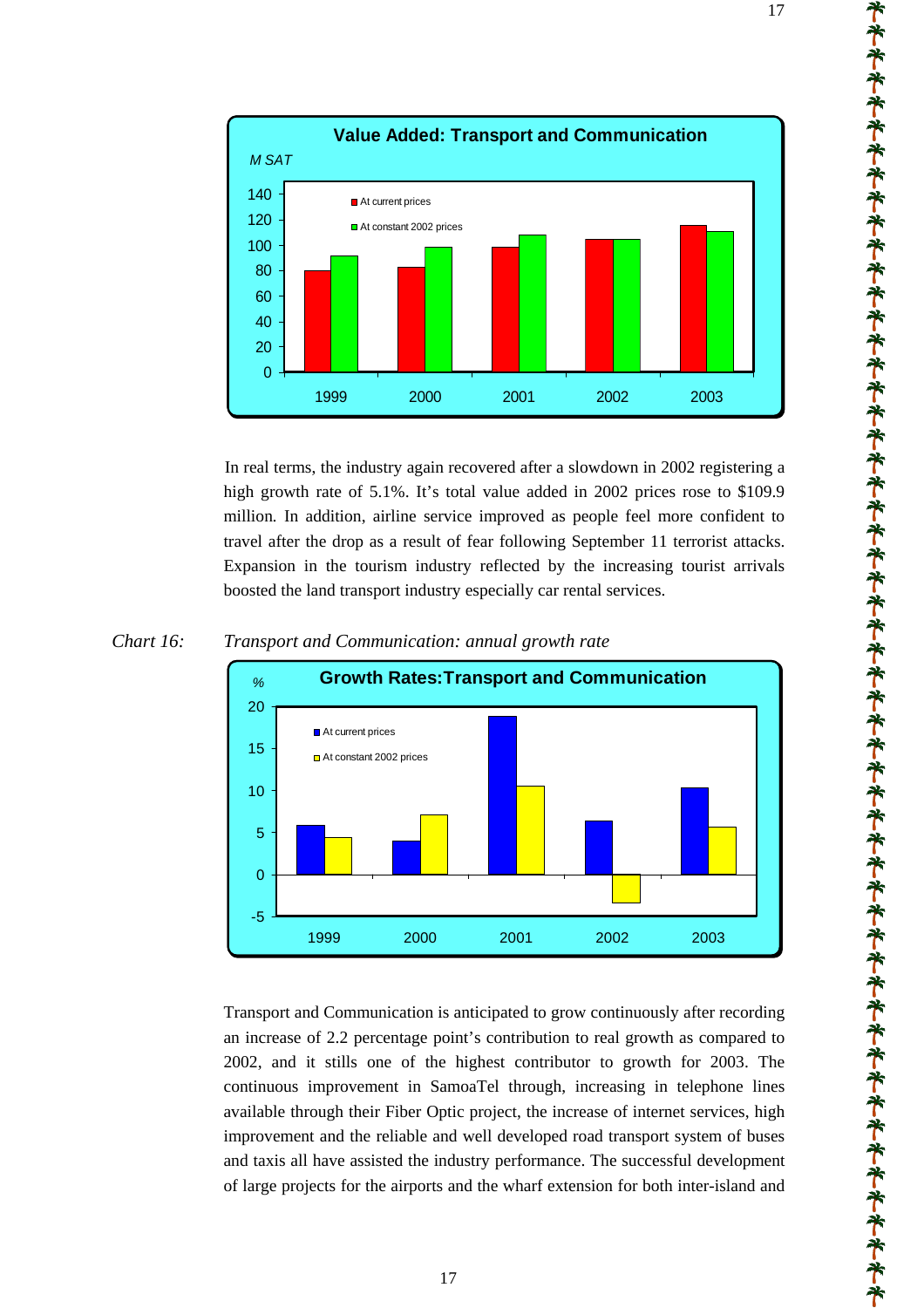international transportation has also contributed to the industry.

### **Hotels and Restaurants**

Although a relatively small component of the Samoan economy with a value added in nominal prices of only \$24.2 million, the Hotels and Restaurants industry production increased by 17.1% and contributed 0.4% percentage points to nominal GDP growth in 2003. Noticeable was the great contribution of the industry relayed in getting foreign exchange reserves, which increased by 14.2 percent in 2003. The expansion in the industry was a result of the increasing number of beach fales in rural areas and bar and restaurants established in the Apia beachfront.



### *Chart 17: Hotels and Restaurants: annual value added*

In constant 2002 prices, Hotels and Restaurant's value added was estimated at \$23.4 million, an increase of 13.1% after a disappointing performance in 2002. Samoa Tourism Authority marketing strategies together with increasing regional meetings held in the country, all benefited the industry. Government's commitment in the development of the industry in strengthening the partnership between the village and the Samoa Tourism Authority with their beautification programs contributed positively to the industry growth.

*Chart 18: Hotels and Restaurants: annual growth rate*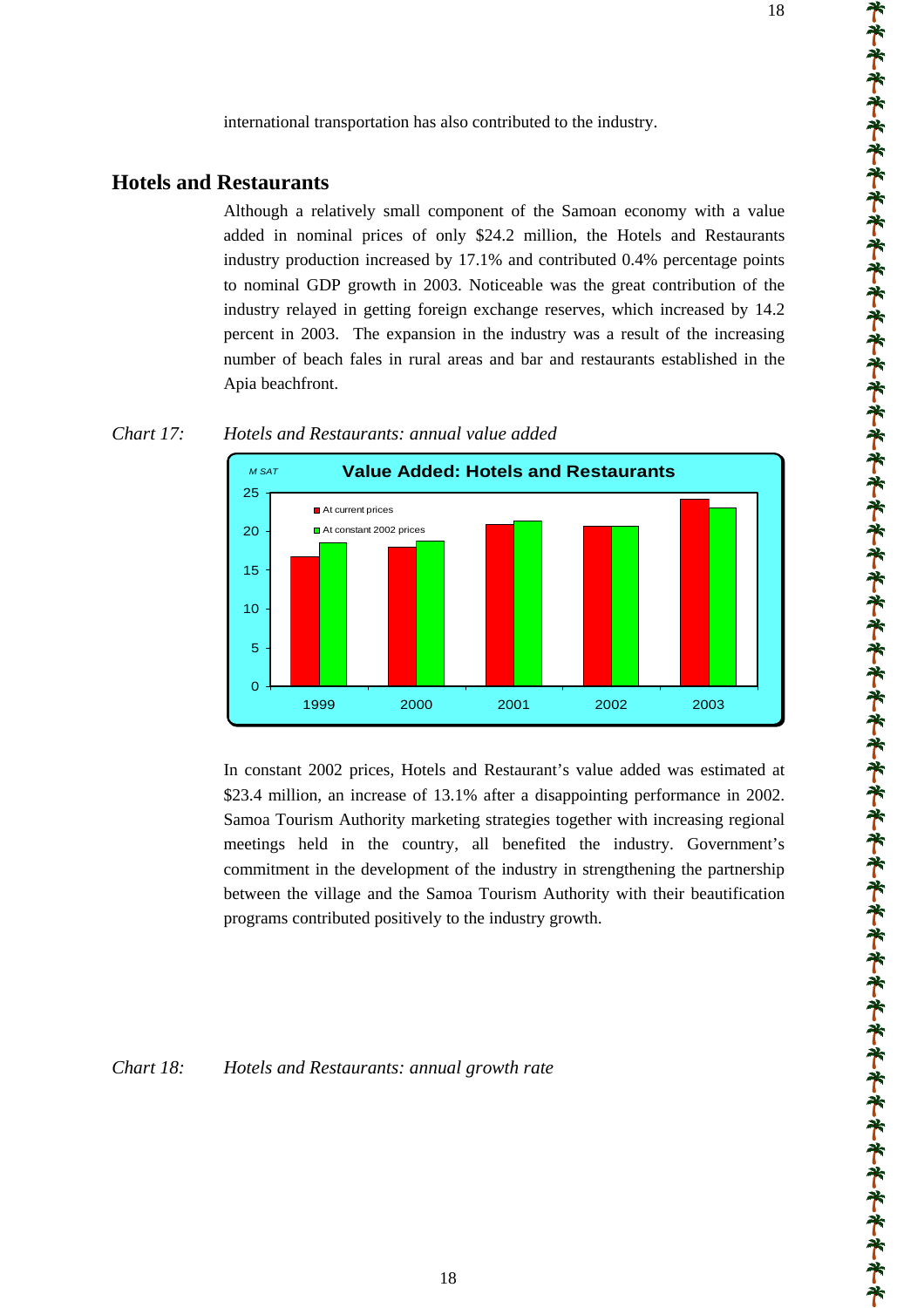

# **Finance and Business Services**

In 2003, the industry generated a total nominal value added of \$91.0 million. This was translated to a share of 9.7% up from 8.3% in 1999. The results reflected the impact of the Financial Sector Liberalisation reform that was implemented in 1998.



*Chart 19: Finance and Business Services: annual value added*

Finance and Business Services is considered one of the fastest growing industry in Samoa registering an increase of 8.3% in 2003, contributed 0.7 percentage points to real GDP growth for the year. Improved banking services through the expansion of credits, together with proliferation of money transfers and other small financial services boosted the industry performance. Growth in the industry is clearly illustrated in the chart below.

### *Chart 20: Finance and Business Services: annual growth rates*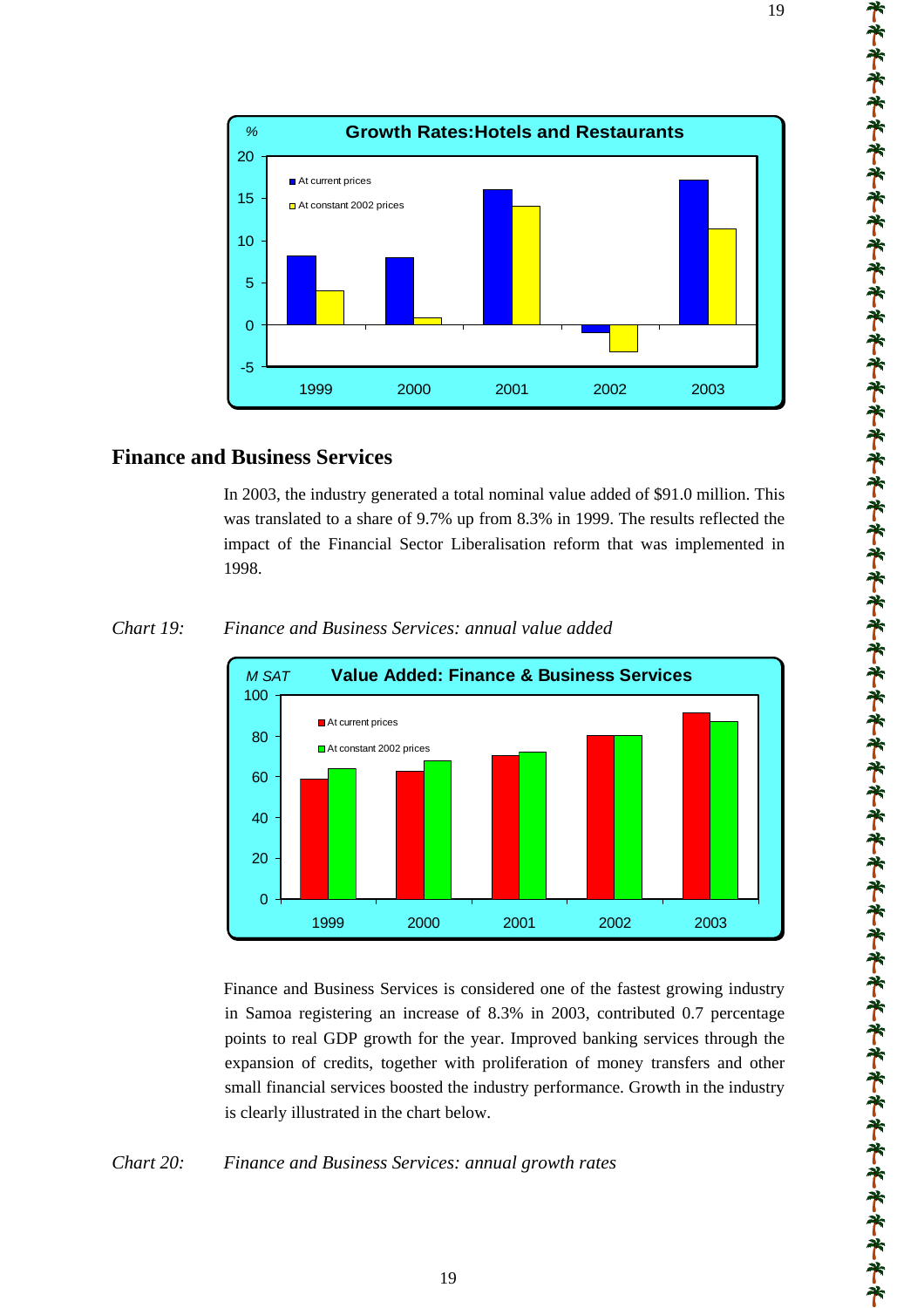

# **Personal and Other Services**

Personal and other Services comprised a wide variety of activities ranging from education, religions to hairdressers aggregated value added was \$53.9 million in nominal terms. Major structural changes experienced in the economy are reflected in this industry, as it becomes an increasingly significant component in the Samoan economy. This is a further indication of the level of development, and the Samoan economy being more monetised.



### *Chart 21: Personal Services: annual value added*

In real terms, the industry value added was \$51.4 million. At that level it registered an increase of 2.4% compared to the 2002, and the biggest increase in the past four years. Chart 22 illustrates the industry growth rates.

### *Chart 22: Personal Services: annual growth rates*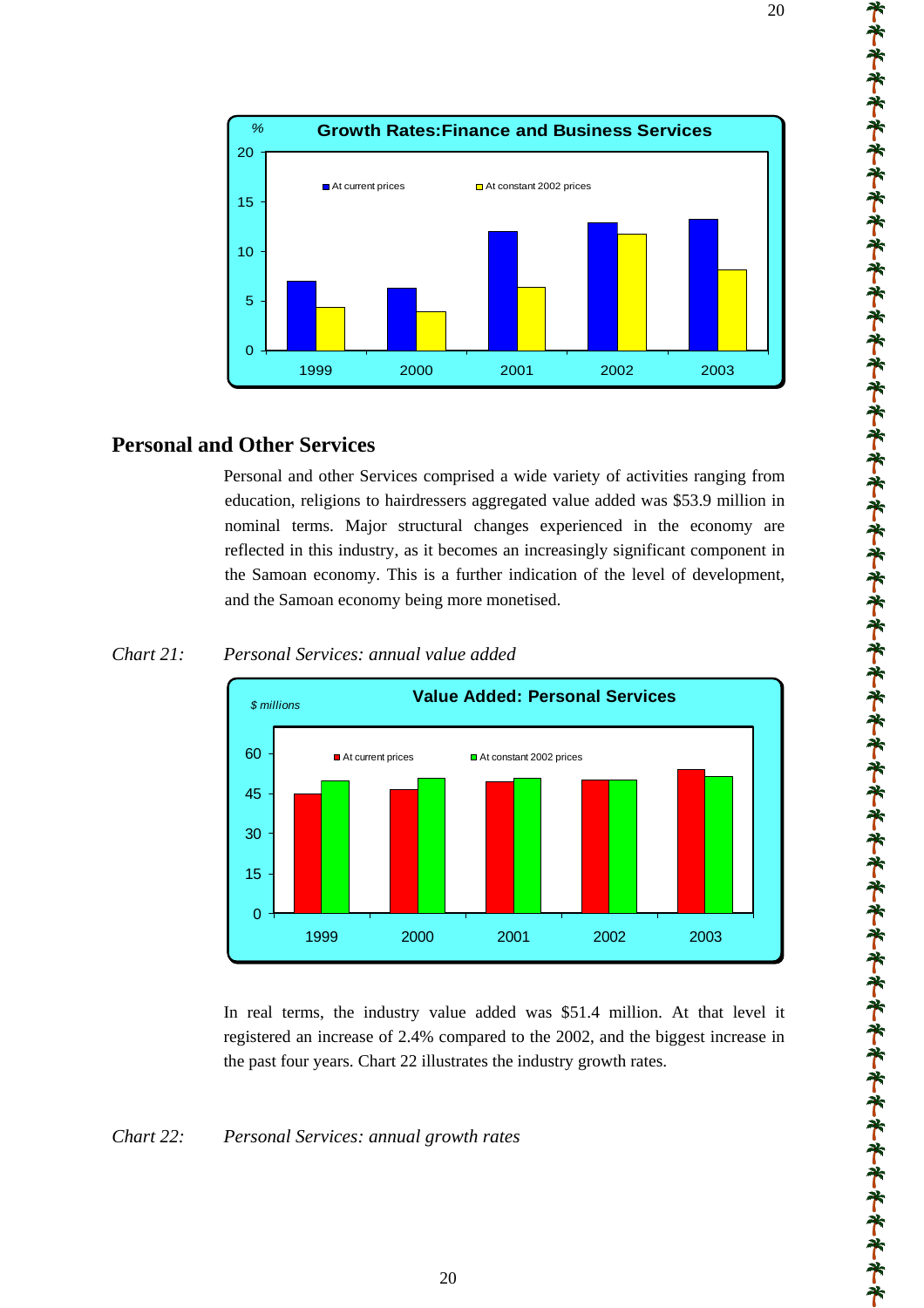



# **Public Administration**

Public administration value added is the sum of the wages and salaries of all public servants. In 2003, Public Administration value added in nominal terms was \$72.9 million, a slight increase of 2.7% form 2002. This was equivalent to 7.8% of the GDP. In line with Chart 23 the industry has been growing steadily throughout the years.

*Chart 23: Public Administration: value added at current and constant prices* 



In real terms there was a 4.5% real growth in public administration for the year. Ongoing Institutional Strengthening Projects in Ministries and Corporations have improved efficiency and effectiveness in the Sector. In terms of contribution to real GDP growth, public administration accounted for 0.4% of growth in 2003.

### *Chart 24: Public Administration: annual growth rates*